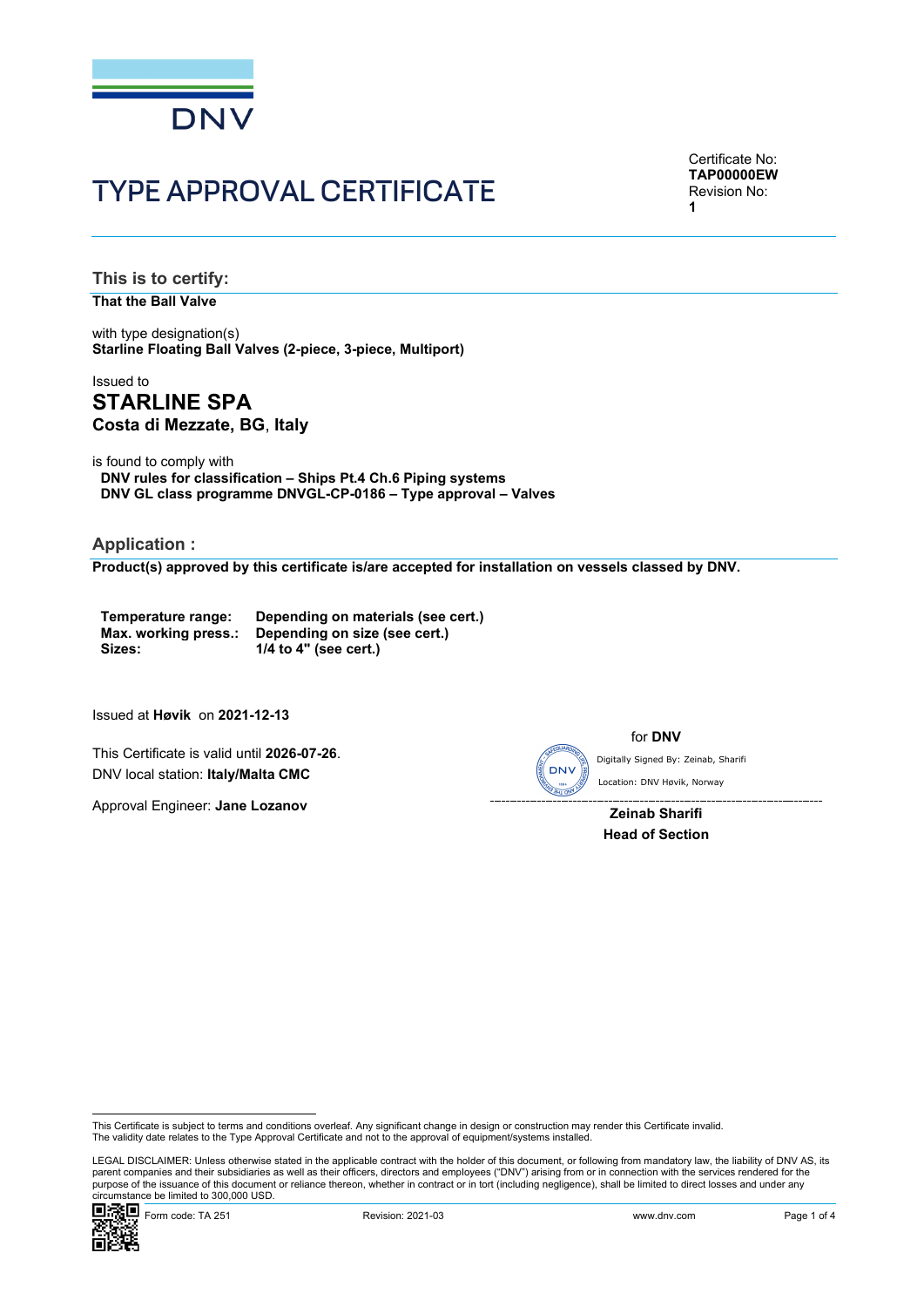

Revision No: **1**

Job Id: **262.1-014507-4** Certificate No: **TAP00000EW**

#### **Product description**

The valves bodies are 2-piece, 3-piece and multiport bolted. The balls are forged steel ball of the floating type.

End connection configurations:

- Threaded, BSPP and BSPT acc. BS21 and NPT acc. ASME B1.20.1
- Flanged, acc. ASME B16.5
- Bevelled Weld Ends acc. ASME B16.25
- Plain and Socket Weld Ends acc. ASME B16.11

Material combinations body/trim:

| Body and Flanges | Trim (Ball, Seats, Stem Trunnion and |  |
|------------------|--------------------------------------|--|
|                  | Springs)                             |  |
| ASTM A479 316    | ASTM A479 316                        |  |
| ASTM A350 LF2    | <b>ASTM A182 F316</b>                |  |
| ASTM A182 F316   | <b>ASTM A182 F316</b>                |  |

Size ranges:

| 2-piece   | $\frac{1}{2}$ " to 4" full bore                |                                    |
|-----------|------------------------------------------------|------------------------------------|
| 3-piece   | $\frac{1}{4}$ " to 3" full bore                | $\frac{1}{2}$ " to 4" reduced bore |
| Multiport | $\frac{1}{4}$ " to 2 $\frac{1}{2}$ " full bore | $\frac{1}{2}$ " to 3" reduced bore |

## **Application/Limitation**

Maximum working temperatures for valves with the following body and sealing materials:

| <b>Part and material</b>                   | Temp. range                      |
|--------------------------------------------|----------------------------------|
| Body material:                             |                                  |
| ASTM A350 LF2 *)                           | -45 to 260 $^{\circ}$ C          |
| ASTM A105                                  | -29 to 260 $^{\circ}$ C          |
| S.S. 316                                   | -55 to 260 $^{\circ}$ C          |
| Sealing material:                          |                                  |
| Virgin PTFE                                | -55 to 200 $^{\circ}$ C          |
| <b>PFFK</b>                                | -55 to 250 $^{\circ}$ C          |
| Reinforced PTFE 20% carbon and 5% graphite | -55 to 250 $^{\circ}$ C          |
| PTFE + 60% Bronze                          | -55 to 260 $^{\circ}$ C          |
| Graphite                                   | -55 to 320 $^{\circ}$ C Max PN40 |

\*) - Carbon steel used in body and bonnet shall be Charpy (impact) tested when the thickness exceeds 6 mm, and the minimum working temperature is -10 °C or lower. Acceptance criteria according to the relevant part of DNV-RU-SHIP Pt.2 Ch.2.

2-piece valves only:

Maximum rating Class 150 or PN 16-25-40.

At elevated temperatures, the maximum working pressure has to be reduced with the following factors:

| Temp            | <b>Carbon Steel</b> | <b>Stainless Steel</b> |
|-----------------|---------------------|------------------------|
| 20 °C           |                     |                        |
| 50 °C           |                     | 0.95                   |
| 100 °C          |                     | 0,85                   |
| 150 $\degree$ C | 0,89                | 0,77                   |
| 200 °C          | 0.81                | 0.71                   |
| 260 °C          | 0,70                | 0,66                   |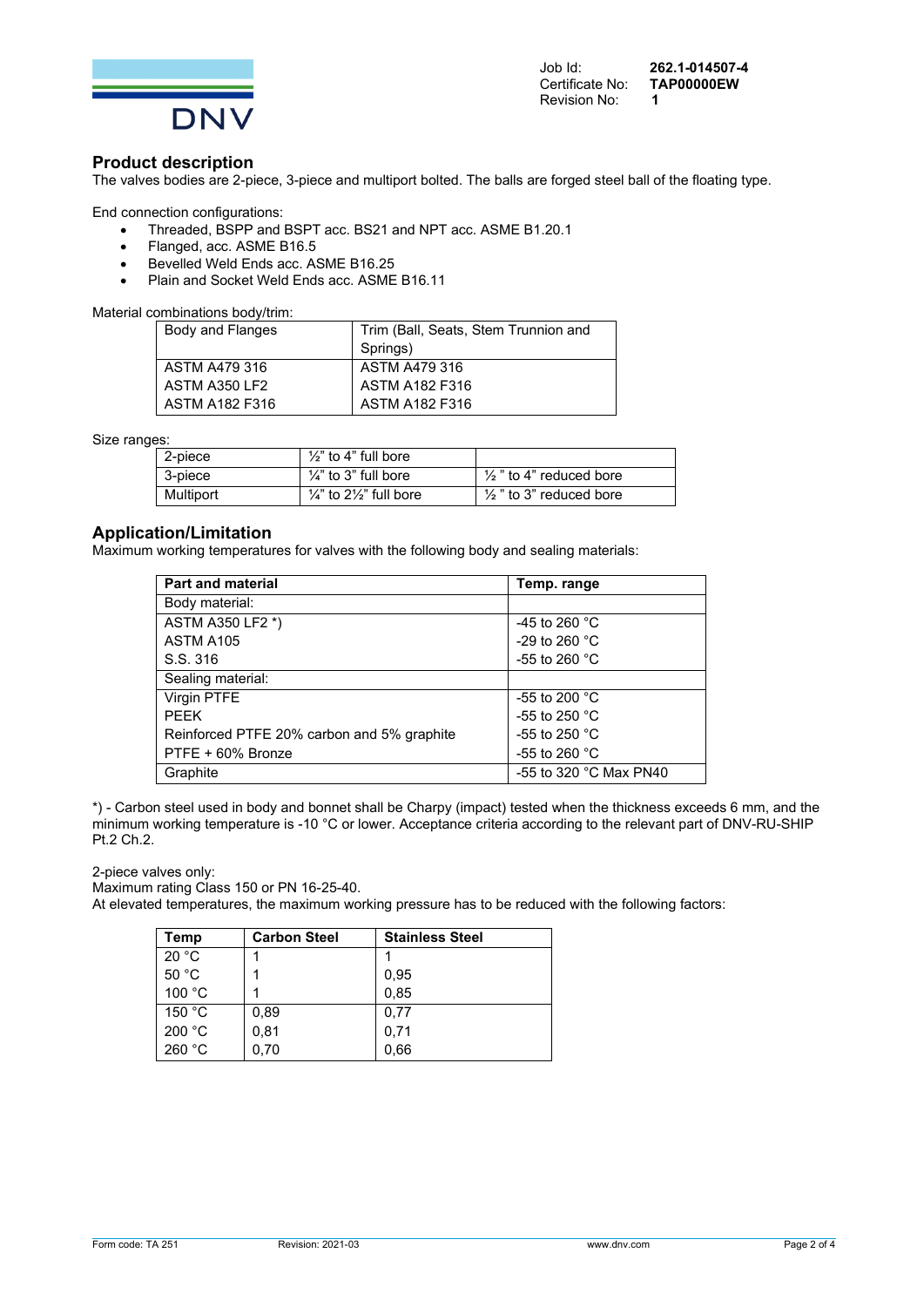

3-piece valves only: maximum working pressure and flange rating is depending upon and bore and size:

| <b>DN</b>       |                | Max.          | Max.            |
|-----------------|----------------|---------------|-----------------|
| <b>FB</b>       | <b>RB</b>      | <b>Flange</b> | <b>Working</b>  |
|                 |                | Rating        | <b>Pressure</b> |
| $1/4 - 3/8"$    | 1/2"           |               |                 |
| $\frac{1}{2}$   | $\frac{3}{4}$  |               |                 |
| $\frac{3}{4}$ " | 1"             | 800 lbs       | 138 bar         |
| 1"              | $1\frac{1}{4}$ |               |                 |
| 11/4"           | $1\frac{1}{2}$ |               |                 |
| 11/2"           | 2"             |               |                 |
| 2"              | $2\frac{1}{3}$ | 600 lbs       | 99,3 bar        |
| 21/2"           | 3"             |               |                 |
| 3"              | 4"             | 400 lbs       | 68 bar          |

Multiport only:

| <b>Size</b>    | Max.            |
|----------------|-----------------|
|                | <b>Pressure</b> |
| $1/4 - 3/8"$   |                 |
| ソっ"            |                 |
| 3/4"           | 100 bar         |
| 1"             |                 |
| $1\frac{1}{4}$ |                 |
| $1\frac{1}{2}$ |                 |
| 2"             |                 |
| 2 1/2"         | 50 bar          |
| 3"             |                 |

Valves with threaded end couplings may not be used for flammable fluids within machinery spaces of Category A. 2-piece and 3-piece valves featuring bolt and nut arrangements and multiport valves. Valves where the bolts screw directly into the valve body are considered firesafe. Multiport type valves shall not be used in fire safe applications.

All valves larger than DN 50 for hydrocarbon service shall be fitted with an anti-static device that will ensure electrical conductivity between the ball and the valve body. For valves DN 50 and smaller, only electrical conductivity between ball and stem is required.

These valves can be used for bilge suction when fitted in connection with a non-return valve.

Valves used in the following systems shall be arranged for local manual operation even if these valves are remote controlled:

- Sea suction and discharge
- Bilge
- Fuel and lubrication oil tanks which are located above the double bottom tanks

This approval does not include actuators and/or other equipment for remote control of the valves.

Materials and material protection chosen for the specific system shall be suitable for the intended medium and environmental conditions. Valves of austenitic stainless steel shall not be used in direct contact with seawater.

# **Type Approval documentation**

**3-piece valves** Drawings no: DNV-TAC-12010000A-Rev.01, DNV-TAC-12010001A-Rev.01, DNV-TAC-12010001-Rev.01, DNV-TAC-12010000- Rev.01, DNV-0412010002-Rev.01, DNV-0412010002-A-Rev.01 Starline Floating Ball Valves catalogue 2012 Rev.0

**2-piece valves** Drawings No.: